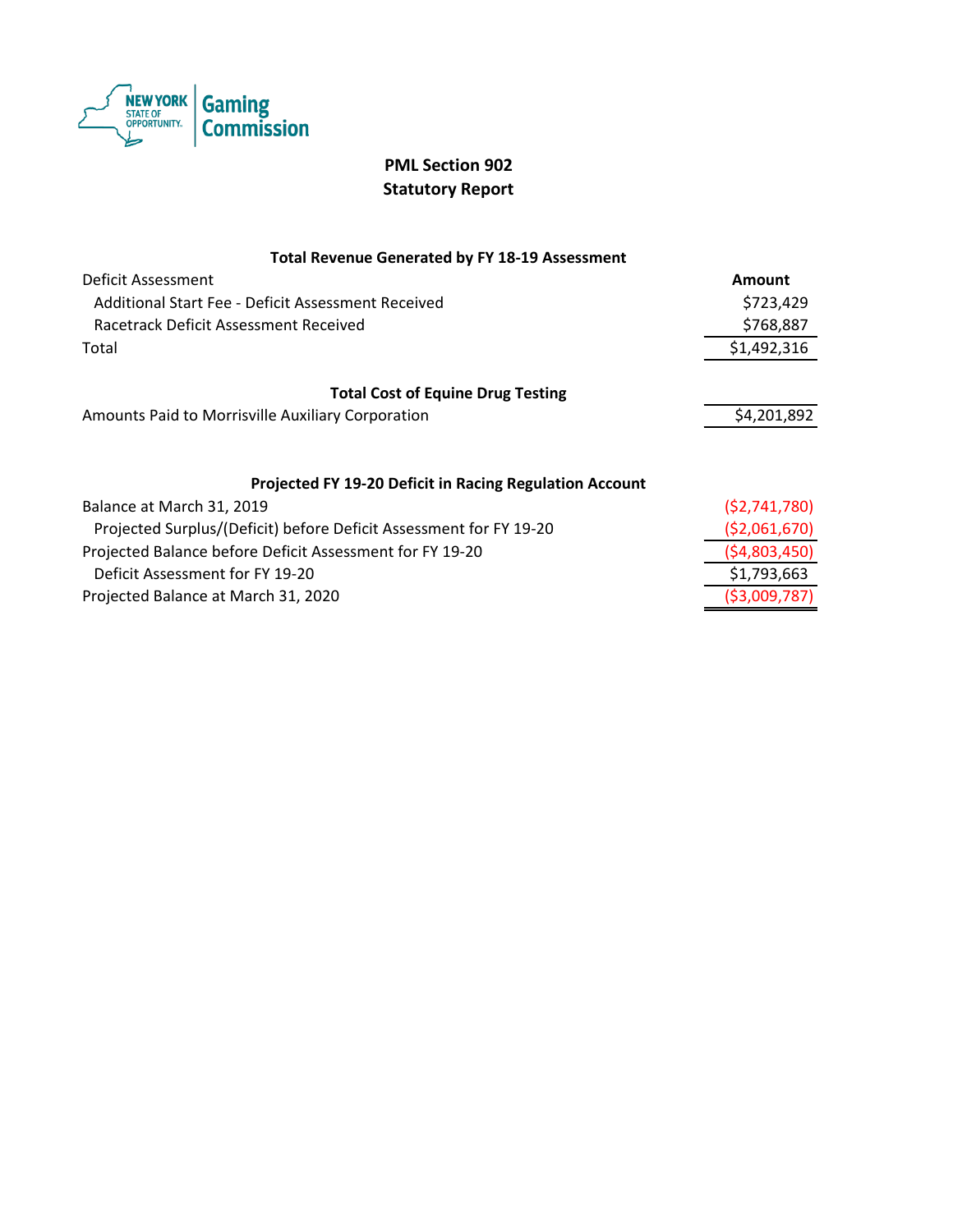

## **Racing Regulation Fund Deficit Assessment For Fiscal Year 2019-20**

| Budget FY 19-20                                                      |                |
|----------------------------------------------------------------------|----------------|
|                                                                      | <b>Total</b>   |
| <b>Racing Revenues:</b>                                              |                |
| <b>Regulatory Fee</b>                                                | \$7,900,000    |
| Market Origin Fees                                                   | \$850,000      |
| <b>Start Fee</b>                                                     | \$905,830      |
| <b>Occupational License Fees</b>                                     | \$800,000      |
| Daily Track Racing License Fee                                       | \$99,000       |
| Racing Official Reimb from Tracks                                    | \$850,000      |
| Reimb. from Breeding Funds for shared services                       | \$160,000      |
| Reimb. from Equine Testing                                           | \$20,000       |
| VGM Purse Refunds for Equine Safety                                  | \$1,375,000    |
| <b>ADW Application Fee</b>                                           | \$50,000       |
| <b>Total Racing Revenues</b>                                         | \$13,009,830   |
| <b>Racing Expenses:</b>                                              |                |
| Personal Service (PS)                                                | \$7,155,000    |
| <b>Non-Personal Service (NPS)</b>                                    |                |
| <b>Supplies &amp; Materials</b>                                      | \$124,000      |
| Travel                                                               | \$275,000      |
| <b>Contractual Services</b>                                          | \$4,920,000    |
| Equipment                                                            | \$9,500        |
| <b>Fringe Benefits</b>                                               | \$2,103,000    |
| <b>Indirect Costs</b>                                                | \$235,000      |
| Allocated to NYS Office of Information Technology Services           | \$250,000      |
| <b>Total NPS</b>                                                     | \$7,916,500    |
| <b>Total PS &amp; NPS Expenses</b>                                   | \$15,071,500   |
| <b>Net Surplus/(Deficit)</b>                                         | ( \$2,061,670) |
| Surplus/Deficit Adjustment from prior Fiscal Year                    | \$268,007      |
| <b>Net Racing Regulation Fund Surplus/(Deficit)</b>                  | ( \$1,793,663) |
| <b>Equine Drug Testing and Research Expense</b>                      | \$4,370,000    |
| Assessable Deficit (Lower of Deficit or Equine Drug Testing Expense) | ( \$1,793,663  |

| <b>Allocation of Deficit to Racetracks (50%)</b> |                 | ( \$896, 831) |          |
|--------------------------------------------------|-----------------|---------------|----------|
| Tracks:                                          | FY 18-19 Starts | Allocation    | Monthly  |
| <b>NYRA</b>                                      | 15,271          | \$151,193     | \$12,599 |
| <b>Finger Lakes</b>                              | 7,428           | \$73,542      | \$6,129  |
| Batavia                                          | 4,777           | \$47,295      | \$3,941  |
| <b>Buffalo</b>                                   | 4,643           | \$45,969      | \$3,831  |
| Monticello                                       | 13,193          | \$130,619     | \$10,885 |
| Saratoga                                         | 15,483          | \$153,292     | \$12,774 |
| Tioga                                            | 4,982           | \$49,325      | \$4,110  |
| Vernon                                           | 5,462           | \$54,077      | \$4,506  |
| Yonkers                                          | 19,344          | \$191,518     | \$15,960 |
| Total                                            | 90,583          | \$896,831     | \$74,736 |

| <b>Allocation of Deficit to Horsemen (50%)</b> | $($ \$896,831) |
|------------------------------------------------|----------------|
| FY 18-19 Starts                                | 90.583         |
| Additional Start Fee per Start                 | \$9.90         |
| Total supplemental start fees                  | \$896.831      |

**Deficit Assessment pursuant to PML Section 902**